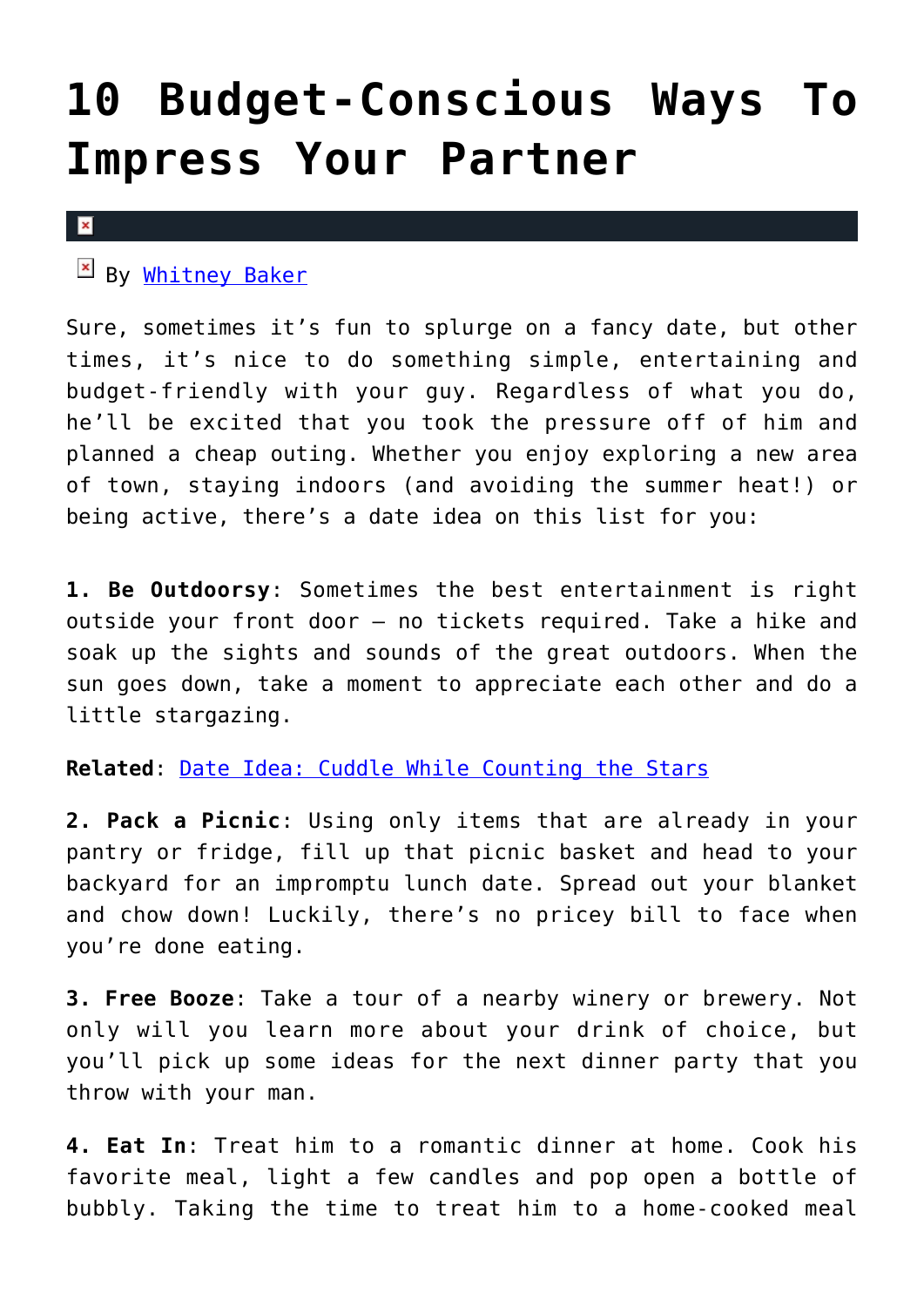will remind him how much you love him — and maybe he'll even return the favor tomorrow night.

**5 . DIY Projects**: Spend a day tacking those do-ityourself projects that you both keep avoiding. Accomplishing something together will remind you of how well you work as a team. Plus, you'll have a new piece of décor to show off to your friends.

**6. At-Home Spa Day**: Get ready for a day — or night — of pampering. Takes turn giving each other a massage and then enjoy a bubble bath together. When you're finished, wrap up in your plushiest robe and snuggle up with a glass of wine and some relaxing music.

**Related:** [Date Idea: Relax with a Spa Day at Home](http://cupidspulse.com/weekend-date-idea-relax-with-a-romantic-spa-day-at-home/)

**7. Game Day**: Enjoy an afternoon at the ballpark. Tickets can cost as little as  $$5 -$  they don't call them the cheap seats for nothing! By doing something that you know he loves, you'll show him that you pay attention to his likes and work hard to fulfill his needs. Don't forget to take care of yourself too: indulge in a hot dog and cold beer as you root for your favorite team.

**8. Hit the Gym**: By showing him your sweaty side, he'll know just how comfortable you are around him. You can introduce a bit of friendly competition in to your relationship too: challenge him to a sit-up or push-up contest. Thanks to this active bonding sesh, you'll have a smile on your face, win or lose.

**9. Be a Tourist**: Sure, you'd love to take a romantic getaway to somewhere exotic, but sometimes, you can have just as much fun exploring your hometown. Check out a local art fair or weekend farmer's market. Wander around a downtown museum and broaden your cultural horizons. Or just take to the streets and do some people-watching. You're sure to have a fun stay-cation with your man by your side.